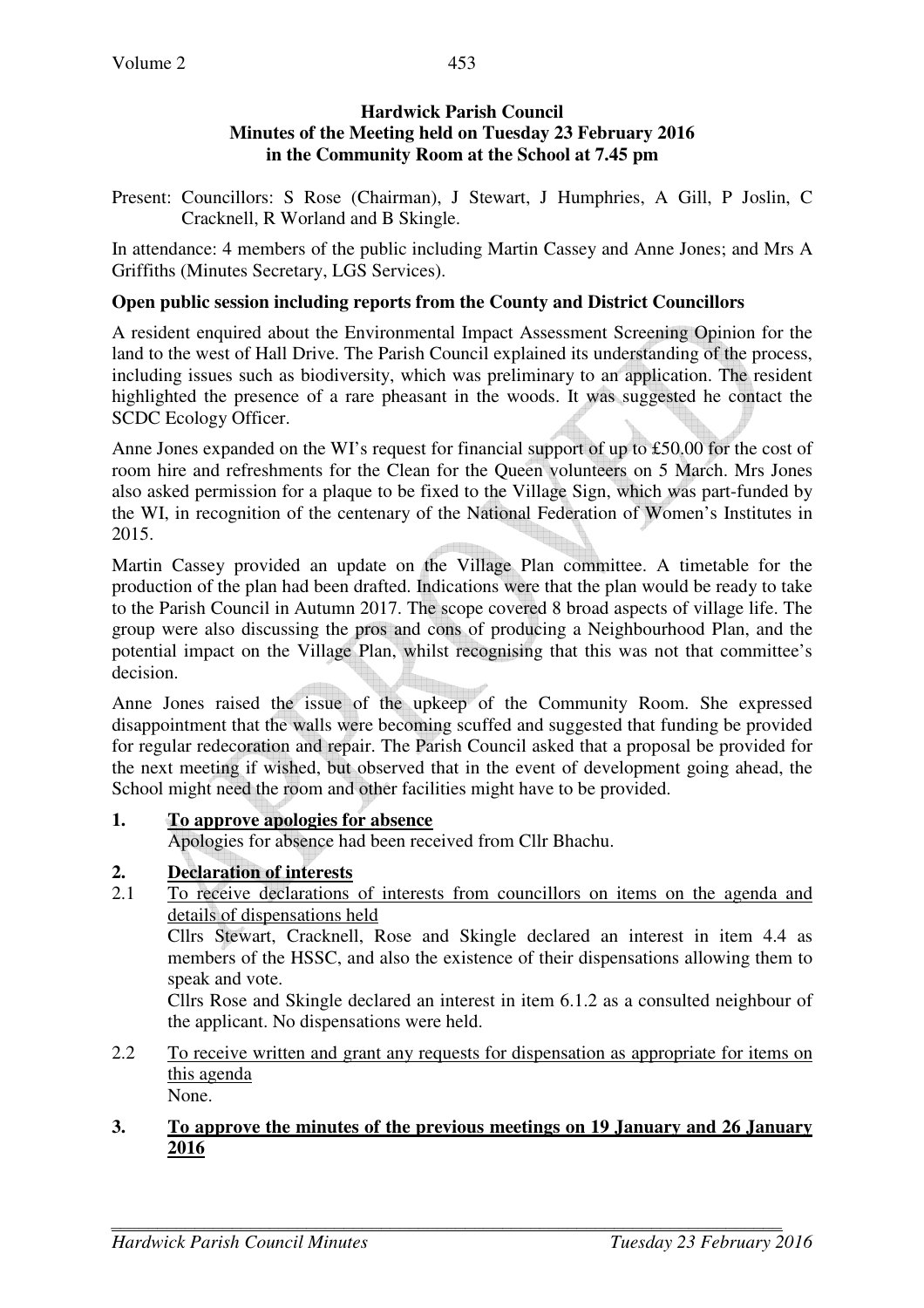RESOLVED that the minutes of the meeting on 19 January 2016 be approved and signed by Cllr Gill (the Chairman having been absent) as a true record, after amendments under item 4.2 to read "and obtain three tenders", and under item 4.3, to read "draft". (Prop AG, 2nd RW, carried with 1 abstention)

Concerns were expressed that streetlight SC12 was still not working, despite having been reported again since this meeting.

RESOLVED that the minutes of the meeting on 26 January 2016 be approved and signed by the Chairman, after amendments under item 1.1 to add "Cllrs Rose, Gill and Worland reported they had dispensations to speak and vote;" and under item 3, to delete the words "RESOLVED to reduce the Parish Council's policy for the level of General Reserves to 1.5 times annual expenditure." (Prop JS, 2nd CC, unanimous)

#### **4. Matters arising and carried forward from the last or previous meetings for discussion/decisions**

- 4.1 (4.1) To receive report on Village Plan Steering Committee meeting and to consider the appointment of two Parish Council representatives on the Village Plan Committee Cllr Joslin spoke to her previously circulated report on the meeting of 27 January, covering engagement with and interest from the community. Discussion had included views on a Neighbourhood Plan, for which advice and grant funding were available from SCDC. In response to a query, Martin Cassey confirmed that the work carried out so far was relevant to both types of plan, but matters were at a very early stage. Cllr Joslin will report to the next Council meeting on the Village Plan meeting of 17 February and attend the Village Plan meeting on 24 March.
- 4.2 (4.2) Recreation Ground Maintenance to consider request to cancel outstanding contracts and to consider quotations if received

RESOLVED following consideration of four tenders, to accept the quotation from Mel Pooley as being the cheapest quote over three years, plus the cost of materials, but excluding the cost of repair of touchlines and goal mouths, which will be carried out by the Football Club.  $^{(Prop\,CC,\,2nd\,JS,\,unanimous)}$ 

RESOLVED to agree to Mr Pooley's request to cancel the outstanding contracts for top dressing from Spring 2015 and vertidraining/shock treatment from Autumn 2015, but to include a condition when accepting that if the contract is not completed fully in Year 1, the Parish Council reserves the right to cancel Year 2 and Year 3; and to include that Mr Pooley should only carry out the work authorised by the Parish Council but may liaise with Chris Fuller who will keep the Parish Council informed. The total cost of overseeding is to be clarified. (Prop CC, 2nd JS, unanimous)

- 4.3 (4.4) Webmaster review RESOLVED, given that the Parish Council agreed to a budget of £600 per annum for the webmaster, to write to him asking him to keep his costs within £600 per annum, spending no more than £100 in any one month.  $(Prop SR, 2nd JH, unanimous)$
- 4.4 (5.3) Hardwick Sports and Social Club drain survey to consider whether another survey is needed RESOLVED, whilst noting that an invoice for £96.00 had been presented by Dynorod for work carried out on the drains since the last meeting, to proceed to obtain a survey with cameras with a view to establishing the cause of the recurring problems.
- 4.5 (8.3) Making a workplace pension available for employees of Hardwick Parish Council RESOLVED to accept the Chairman's recommendation. (Prop BS, 2nd JS, unanimous)
- 4.6 Valuation report for the land by the Church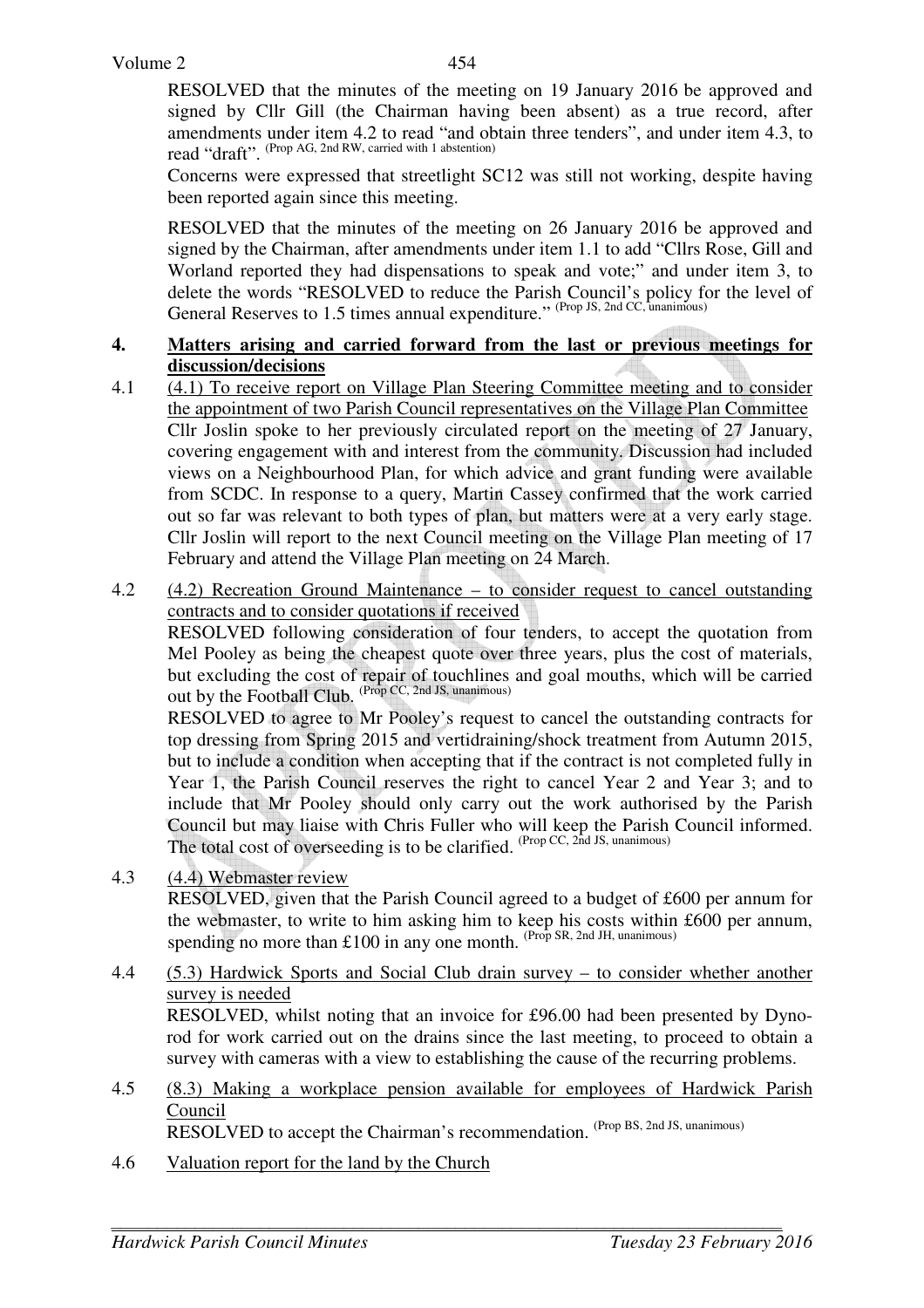#### Volume 2

 RESOLVED to advise Chivers Farms and the Church of the valuation received and to ask for Chivers Farms's response. (Prop BS, 2nd JH)

4.7 Cahills Corner progress

 RESOLVED to note that the work had been completed. The Parish Council expressed its appreciation.

4.8 (5.2) Innovation Group Environmental Services – 6 Sudeley Grove alleged subsidence RESOLVED to note that the Mitigation Case Handler had informed the Parish Council that as the property concerned was showing signs of stabilisation, their client had therefore asked them to notify the Council that they are no longer pursuing the removal of the vegetation but want the Council to be advised that this may be a future risk. Cllr Gill recommended that when the next tree survey is undertaken these trees are to be identified for inspection and the insurers advised that they have been looked at and whether attention is required.

# **5.** Correspondence/communications received<br>5.1 Hardwick WI – Clean for the Queen – reques

5.1 Hardwick WI – Clean for the Queen – request that the Parish Council covers the cost of room hire and refreshments

 A proposal was made that the Parish Council cover the costs of room hire and ingredients to a maximum of £50. (Prop, CC, 2nd JS) An amendment to the proposal, that the Parish Council cover the costs of room hire only amounting to £14.00, was not carried. (Prop AG, 2nd PJ, 3 in favour, 5 against)

RESOLVED that the Parish Council cover the costs of room hire and refreshments up to a maximum of  $£50.00$ . (Prop CC, 2nd JS, carried with 5 in favour and 3 against)

- 5.2 WI plaque on village sign RESOLVED to grant permission for the erection of the plaque. (Prop RW, 2nd PJ, unanimous)
- 5.3 Hardwick Beaver group request permission to camp on Parish Council land by the play area on 20 May RESOLVED to grant permission. (Prop RW, 2nd AG, unanimous)
- 5.4 Resident complaints about co-option procedure, correspondence received and attendances at meetings

A proposal (Prop BS, 2nd JS) that the Parish Council should respond saying it declines to comment, was withdrawn.

RESOLVED to acknowledge the resident's email and to reply that his comments have been carefully noted and discussed. (Prop JH, 2nd PJ, carried with 7 in favour and 1 abstention)

- **6. Planning Applications and Decision notices and tree works applications**
- 6.1 Planning applications received since the last meeting
- 6.1.1 S/0113/16/EI Land to West of Hall Drive Environmental Impact Assessment Screening Opinion for up to 200 dwellings, associated facilities, additional open space, community woodland and community facilities The Parish Council had no comment.
- 6.1.2 S/3191/15/FL Wallis Farmhouse, 98 Main Street Stationing of timber Shepherd's Hut building and associated package treatment plant Cllrs Rose and Skingle, having previously declared an interests, left the meeting at 10.03 pm. Cllr Stewart chaired the meeting for this item. RESOLVED to recommend approval. (Prop AG, 2nd CC, carried with 6 in favour and 2 abstentions) Cllrs Rose and Skingle re-joined the meeting at 10.05 pm.
- 6.2 SCDC Decision Notices Details of planning permissions granted by SCDC or refusal notices since the last meeting can be viewed on the SCDC Planning Portal at http://plan.scambs.gov.uk/.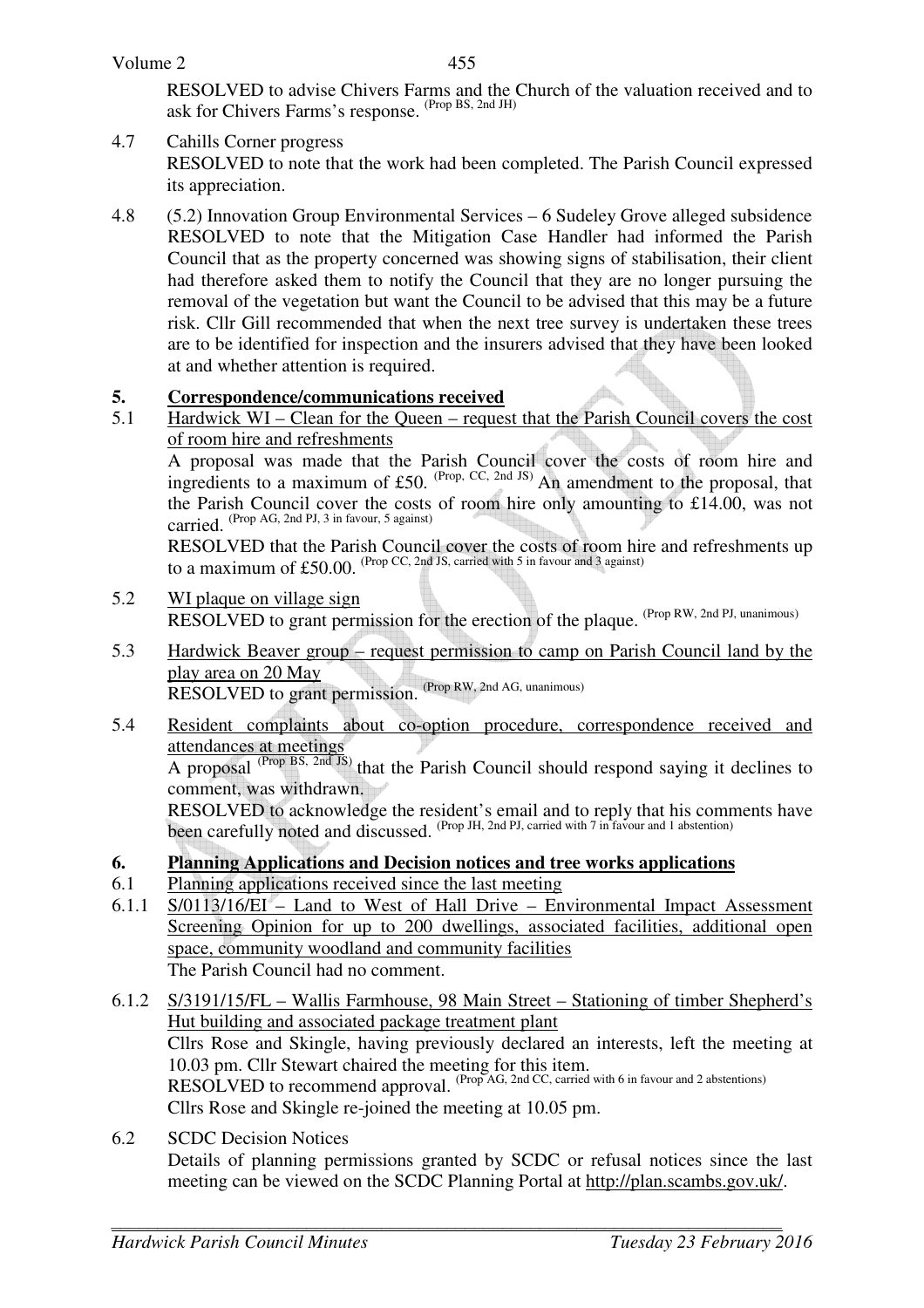- 6.2.1 S/3222/15/FL Land behind Meridian Close Change of use of agricultural land to paddock land for the keeping of horses and the erection of stable block – Permission granted by SCDC.
- 6.2.2 S/1686/15/FL 11 Cambridge Road Erection of a single, detached 2-bedroom bungalow along with car parking – Permission granted by SCDC.
- 6.3 Tree Works

None.

RESOLVED to inform the Cricket Club that the Parish Council grants permission to move the nets and to cut some tree branches away to facilitate this.

Cllr Humphries reported that a resident of Sudeley Grove had complained that overhanging branches were coming into contact with their new extension. RESOLVED, given that the tree was not dangerous and was nicely shaped, to respond that the resident may trim back the branches themselves to the boundary and return the branches on to the land.

# **7. Members reports and items for information only**

7.1 Update on potential planning applications for housing developments in Hardwick and associated S106 provisions

RESOLVED to receive and note the Chairman's report as circulated.

7.2 Proposals for the timing and content of the 2016 Annual Parish Meeting.

RESOLVED to hold the Annual Parish Meeting on Tuesday 17 May at 7.45 pm in the School Hall subject to availability, and to invite all the groups in the village to attend. (Prop SR, 2nd JH unanimous) The Chairman will invite the local MP. Social media and posters are to be used to publicise the meeting.

RESOLVED that a small grants fund of £1000 be made available for distribution on the night, with a maximum of £200 per project, with recipients returning next year to report on how the funding had been spent. (Prop SR, 2nd JH, unanimous)

RESOLVED to provide refreshments if possible, including tea, coffee, soft drinks, wine and nibbles, to encourage people to attend.

RESOLVED to proceed as discussed. (Prop CC, 2nd JS, unanimous)

Cllr Cracknell left the meeting at 10.35 pm.

7.3 Non-receipt of planning applications from SCDC

RESOLVED, given that the Parish Council had not been consulted on the proposal to site a container storage facility on Bourn Airfield, to write to SCDC asking that Hardwick Parish Council be consulted on any matter that directly affects the village so that it can make representations, including any applications affecting the Bourn Airfield site. <sup>(Prop PJ, 2nd AG, unanimous)</sup>

7.4 Report on Western Orbital consultation meeting Cllr Joslin spoke to her previously circulated report. Information about the consultation is available on the CCC website.

## **8. Finance, procedure and risk assessment**

- 8.1 To consider any quotes for urgent work required because of risk RESOLVED to note that vegetation and branches overhanging the footpath in Cambridge Road and St Neots Road had been cut back.
- 8.2 To receive play areas and skate park inspection reports Reports for Egremont Road, Church play area and the skate park were received and considered. No action was required at this time.